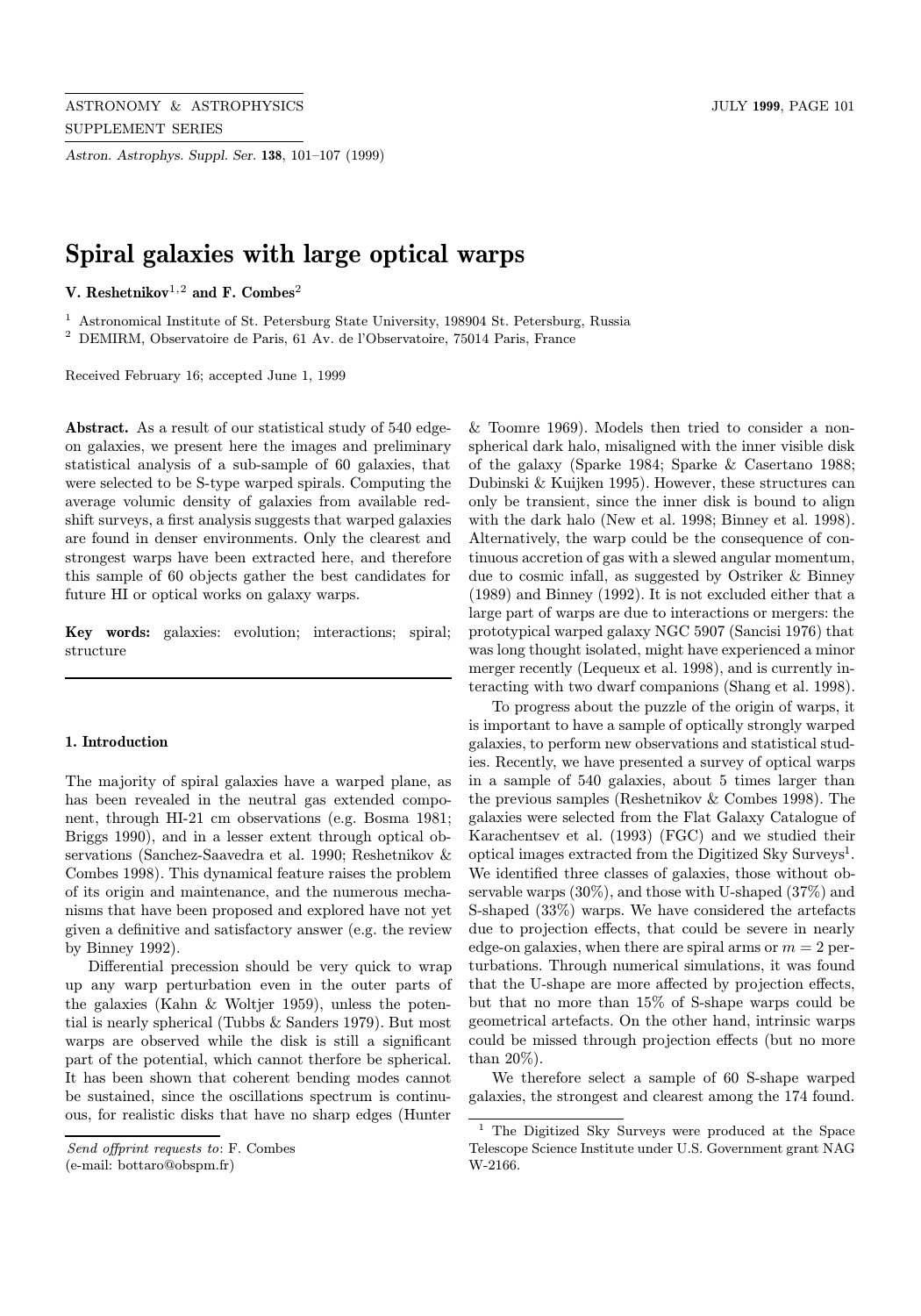

Fig. 1. Distribution of the observed warp angles. Dashed line shows  $\psi^{-5}$  law



Fig. 2. Comparison between position angles measurements (in degrees) in our work (PA) and FGCE – PA (FGCE). The solid line shows equality

The selection is subjective, based on isophotal maps from the DSS. This sample should be a suitable material for future detailed HI and optical works on galaxy warps.

## 2. The sample and statistics

Table 1 presents extraction from the Southern Extention of FGC (Karachentsev et al. 1993, FGCE) for the galaxies with large S-type warps. The sample is limited by coor- ${\rm dinates} \ \ 0\rlap{.}^{\rm h}0 \ \ \leq \ \ \alpha(1950) \ \ \leq \ \ 14\rlap{.}^{\rm h}0, \ \delta(1950) \ \ \leq \ \ -17\rlap{.}^{\rm o}5.$ The columns are as follows: galaxy FGCE, PGC and ESO number; right ascension and declination for the epoch 1950.0; B magnitude (NED<sup>2</sup>); heliocentric radial velocity (NED); major and minor diameters measured on blue films (in arcmin); morphological type; warp angle  $\psi$  – angle measured from the galaxy centre, between the plane and average line from centre to tips of outer isophotes (see Reshetnikov & Combes 1998); position angle of average line passing through the tips of outer contour (measured from N to E) – PA; direction of warp: clockwise  $(+)$  or  $counter-clockwise (-).$ 

In the Appendix, we present the DSS images of all galaxies (in the  $B_J$  passband), rotated to horizontal.

Figure 1 presents the distribution of the sample galaxies according to warp angle  $\psi$ . The distribution is truncated for  $\psi \leq 4^{\circ}$  since we selected only galaxies with clearest warps to avoid selection effects. The mean value of  $\psi$  is  $4.8 \pm 1.3(\sigma)$  that is comparable with the amplitudes of optical warps found by Sanchez-Saavedra et al. (1990); Reshetnikov (1995), and de Grijs (1997). Dashed line in Fig. 1 shows the  $\psi^{-5}$  law proposed by Reshetnikov & Combes (1998) to fit the observed distribution. A naive extrapolation of this law to  $\psi = 0^{\circ}$  suggested that outer parts of all disk galaxies are warped with typical amplitudes of a few degrees.

In Fig. 2 we compare our measurements of the position angles of the sample galaxies with the FGCE data. The agreement is quite good. The mean difference is  $<$  PA – PA (FGCE) > =  $-0.6 \pm 1.8$  (s.e.m.). Excluding two most deviating galaxies (FGCE 333, 981) we have  $<$  PA – PA (FGCE) > = +0.° 6 ± 0.° 4 (s.e.m.).

It is evident in Figs. 3 that the projected spatial distribution of strongly warped galaxies and the distribution of their position angles are quite homogeneous (at least in the first order approximation). The large "void" in Figs. 3 is due to absorption in the plane of Milky Way. Comparison of the distributions for the galaxies with Sshaped and U-shaped warps shows that both distributions are statistically undistinguishable. There is no evidence of any significant large-scale alignment effect.

The number of galaxies with clockwise warps (18) is smaller than counter-clockwise galaxies (42). But, within our relatively poor statistics, the difference is not significant (both numbers are consistent within  $3\sigma$ ).

Reshetnikov (1995) found that disks of more massive and luminous galaxies are somewhat less warped. Our present data do not show any significant correlation (see Fig. 4).

#### 3. The environment

Among the warped objects, 10 galaxies are members of interacting systems. The relative fraction of interacting galaxies –  $17\%$  – is higher than the analogous fraction – 6% – for our complete sample of 540 galaxies (Reshetnikov & Combes 1998). The fraction of isolated galaxies (9 objects  $-15\%$ ) is smaller in the warped sample than in the control sample (25%) while the relative number of galaxies with companions (68%) is the same in both samples. This supports our conclusion that S-shaped warps are connected with galaxy environment (Reshetnikov & Combes 1998). But this connection is not perfectly tight since there are warped galaxies among relatively isolated objects (an interpretation could be in terms of recent accretion).

To get more insight on the large-scale environment of warped galaxies, we have tried to compute the average

<sup>2</sup> NASA/IPAC Extragalactic Database.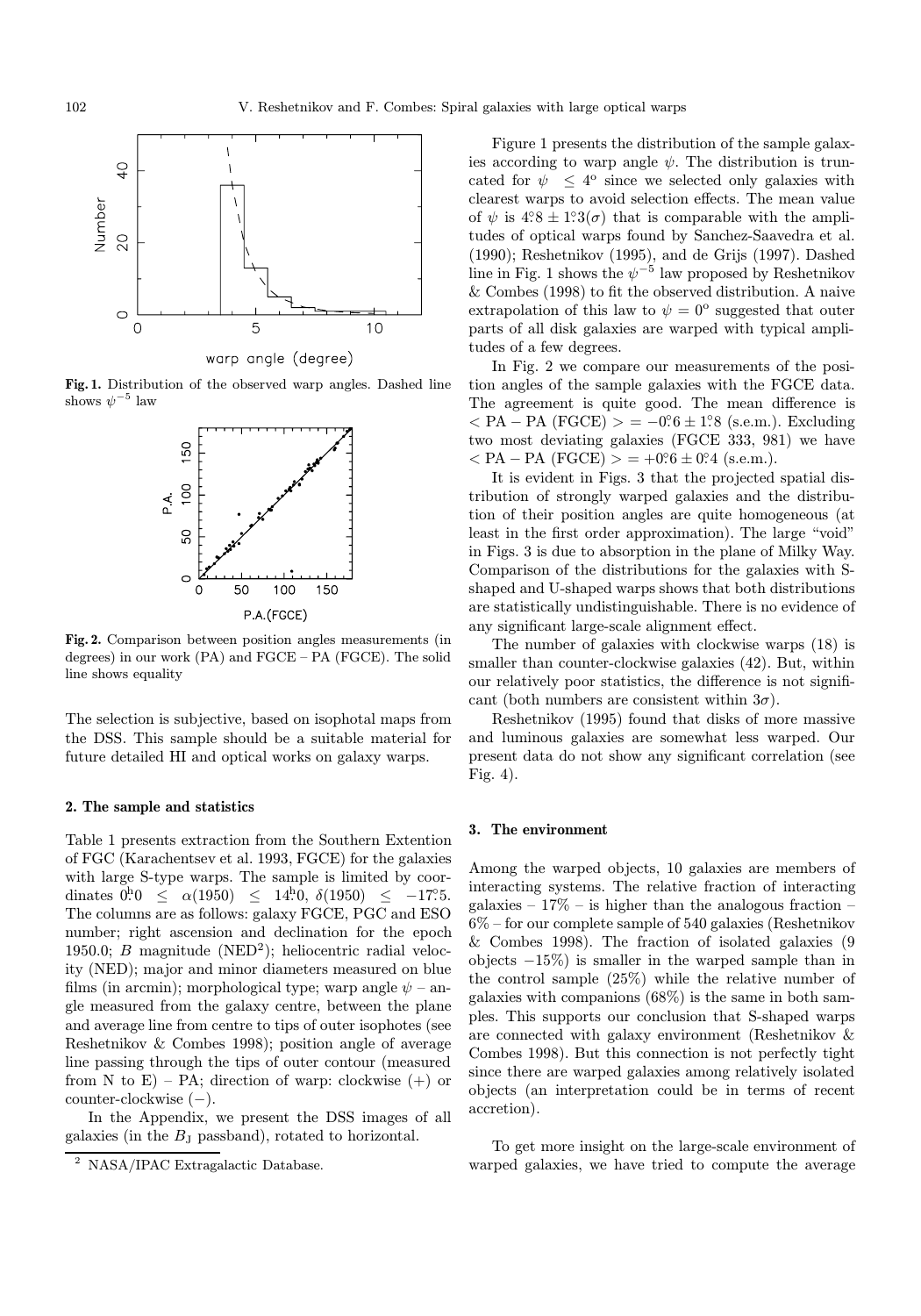Table 1. General characteristics of the sample galaxies

| FGCE              | PGC                 | <b>ESO</b>                  | $\alpha(1950)$ | $\delta(1950)$ | $\boldsymbol{B}$ | $V_{\rm r}$       | $\boldsymbol{a}$   | b                  | Type         | $\psi$         | <b>PA</b>      | ${\rm D}$                         |
|-------------------|---------------------|-----------------------------|----------------|----------------|------------------|-------------------|--------------------|--------------------|--------------|----------------|----------------|-----------------------------------|
|                   |                     |                             |                |                |                  | ${\rm km~s}^{-1}$ | $^{\prime\prime})$ | $^{\prime\prime})$ |              | $\binom{8}{ }$ | $\binom{8}{ }$ |                                   |
| $22\,$            |                     |                             | 000856.5       | $-32$ 42 50    |                  |                   | 1.18               | 0.11               | $\mathbf d$  | 3.5            | 178            |                                   |
| $28\,$            | 988                 | 149-G 024                   | 00 12 21.0     | $-56\ 09\ 39$  | 16.53            |                   | $1.29\,$           | 0.15               | bc           | 5              | 116            | $\overline{\phantom{0}}$          |
| $38\,$            | 1324                | 150-G 002                   | 00 18 15.0     | $-56\ 41\ 28$  | 16.37            |                   | 1.12               | 0.15               | bc           | $\overline{4}$ | 162            | $\overline{\phantom{0}}$          |
| 44                |                     |                             | 00 20 36.8     | $-25\ 27\ 30$  |                  |                   | 1.03               | 0.13               | $\mathbf c$  | 4.5            | 40             | $\overline{\phantom{a}}$          |
| $50\,$            |                     | 294-IG 011                  | 00 24 59.7     | $-40\,52\,56$  | 17.28            |                   | 1.34               | 0.19               | $_{\rm cd}$  | $\overline{4}$ | 44             | $\overline{\phantom{0}}$          |
| $53\,$            | 1729                | $112\mbox{-}\mathrm{G}$ 004 | $00\ 25\ 43.4$ | $-58\ 22\ 48$  | 15.86            |                   | 1.49               | 0.20               | $\mathbf{c}$ | 4              | 30             | $\qquad \qquad -$                 |
| $63\,$            | $2167\,$            | 540-G 004                   | $00\ 33\ 43.4$ | $-192421$      | 17.08            |                   | 1.10               | 0.10               | $\mathbf{C}$ | 5              | 131            | $\qquad \qquad -$                 |
| 72                |                     |                             | 00 39 25.8     | $-33\ 14\ 36$  | 15.5             | 9525              | 1.05               | 0.11               | bc           | 4              | 137            | $\hspace{1.0cm} - \hspace{1.0cm}$ |
| 80                |                     | 194-IG 037                  | 00 44 24.4     | $-51$ 15 46    | 17.11            |                   | 1.14               | 0.11               | $\mathbf c$  | 8.5            | $\bf 5$        | $\equiv$                          |
| $\boldsymbol{99}$ | 3088                | 474-G 035                   | 00 50 14.9     | $-26\ 00\ 19$  | 16.75            |                   | 1.12               | 0.13               | bc           | $\overline{4}$ | 82             | $^{+}$                            |
| 108               | 3369                | $151\text{-}\mathbf{G}$ 008 | $00\ 54\ 27.5$ | $-55\ 36\ 26$  | 16.23            |                   | $1.23\,$           | 0.13               | $_{\rm cd}$  | 3.5            | 86             |                                   |
| 129               | 4010                | 113-G 013                   | $01\ 05\ 45.6$ | $-58\ 20\ 34$  | 16.62            | 5914              | 1.25               | 0.15               | $_{\rm cd}$  | 6              | 26             | $\qquad \qquad -$                 |
| 170               |                     |                             | 01 30 31.7     | $-560738$      |                  |                   | 1.29               | 0.11               | $\rm{c}$     | 4              | 112            | $+$                               |
| 187               | 6349                | 477-G 001                   | 01 41 17.0     | $-27$ 11 59    | 16.82            |                   | 1.75               | 0.11               | $_{\rm cd}$  | 4              | 176            | $\overline{\phantom{a}}$          |
| 189               | 6394                | 297-G 024                   | 01 42 29.0     | $-40\ 49\ 12$  | 15.91            | 10171             | 1.26               | 0.18               | bc           | $\bf 5$        | 36             | $\overline{\phantom{0}}$          |
| $202\,$           | 6917                | $354\mbox{-}\mathrm{G}$ 005 | 01 49 53.7     | $-33\ 46\ 34$  | 15.95            | 8703              | 1.70               | 0.22               | bc           | 3.5            | 129            |                                   |
| $226\,$           | 8499                | 053-G 002                   | 02 12 25.7     | $-71$ 08 46    | 16.21            | 8000              | 1.88               | 0.20               | $_{\rm cd}$  | 3.5            | 109            |                                   |
| 238               | $\boldsymbol{9125}$ | $355\mbox{-}\mathrm{G}$ 014 | 02 22 18.7     | $-36\ 47\ 21$  | 17.37            |                   | 1.19               | 0.11               | $\mathbf c$  | $\overline{4}$ | 82             | $^{+}$                            |
| 240               | 9191                | 115-G 011                   | 02 23 46.2     | $-57\ 56\ 47$  | 16.16            |                   | 1.68               | 0.20               | $\mathbf{c}$ | 5              | 14             | $\hspace{1.0cm} - \hspace{1.0cm}$ |
| $260\,$           |                     |                             | $02\ 39\ 39.4$ | $-33$ 10 04    |                  |                   | 1.01               | 0.13               | dm           | 4.5            | 25             | $\qquad \qquad -$                 |
| $267\,$           | 10605               | 299-G 017                   | 02 46 22.0     | $-41\,51\,37$  | 16.74            | 20082             | 1.85               | 0.22               | $\mathbf b$  | 6.5            | 39             | $\boldsymbol{+}$                  |
| $269\,$           | 10640               | 356-G 012                   | 02 46 43.0     | $-36\ 43\ 24$  | 15.82            |                   | 1.57               | 0.22               | bc           | 4              | 35             |                                   |
| $\,294$           |                     |                             | $03\ 03\ 20.5$ | $-41$ 42 29    |                  |                   | 1.62               | 0.11               | bc           | 9              | 132            | $\overline{\phantom{0}}$          |
| $319\,$           | 12791               | 116-G 019                   | 03 24 07.3     | $-57$ 40 31    | 16.1             |                   | 1.23               | 0.12               | $\mathbf c$  | 5.5            | 71             | $^{+}$                            |
| 320               |                     |                             | 03 24 09.0     | $-480840$      |                  |                   | 1.12               | 0.11               | $\mathbf{c}$ | 5              | 131            | $\equiv$                          |
| $333\,$           |                     | 482-G 005                   | $03\ 30\ 51.9$ | $-24$ 18 06    | 15.40            | 1915              | 1.68               | 0.21               | $_{\rm cd}$  | $\overline{7}$ | 77             |                                   |
| $354\,$           | 13939               | $359\hbox{-}\mathrm{G}$ 001 | 03 48 14.8     | $-34\,54\,13$  | 16.7             |                   | 1.74               | 0.20               | $\mathbf{c}$ | $3.5\,$        | 128            | $\qquad \qquad -$                 |
| $363\,$           | 14212               | 249-G 035                   | 03 57 21.8     | $-45,59,56$    | 16.24            | 1031              | 1.90               | 0.20               | $\mathbf{c}$ | 4              | 99             | $\overline{\phantom{0}}$          |
| 377               |                     |                             | 04 06 50.5     | $-62\ 10\ 50$  | 16               |                   | 1.08               | 0.13               | $_{\rm cd}$  | 4              | 112            | $\overline{\phantom{0}}$          |
| $382\,$           | 14701               | 157-G 010                   | 04 12 37.5     | $-54$ 11 46    | 16.21            |                   | $1.21\,$           | $0.13\,$           | $\mathbf c$  | 4              | $83\,$         | $\equiv$                          |
| 412               |                     |                             | 04 30 10.7     | $-293328$      |                  |                   | 1.14               | 0.11               | $\mathbf{c}$ | $\overline{4}$ | 63             | $\equiv$                          |
| 416               | 15621               | 304-G 003                   | 04 34 35.3     | $-37\ 53\ 20$  | 17.43            |                   | 1.18               | 0.12               | $_{\rm cd}$  | 3              | 42             |                                   |
| 441               | 16116               | $361\mbox{-}\mathrm{G}$ 012 | 04 48 03.9     | $-36$ 11 18    | 15.14            | 5303              | 1.90               | $0.24\,$           | $\mathbf{C}$ | $\overline{4}$ | 142            |                                   |
| $539\,$           | 17581               | 004-G 021                   | $05\ 49\ 10.1$ | $-84$ 21 07    | 17.29            |                   | 1.12               | $0.12\,$           | $\mathbf{C}$ | 3.5            | 170            | $\overline{\phantom{0}}$          |
| 541               | 18052               | 364-G 010                   | 05 51 46.0     | $-34\,56\,36$  | 16.39            |                   | 1.19               | 0.17               | $\mathbf{C}$ | 5              | 156            | $^{+}$                            |
| 623               | 19629               | 207-G 001                   | 06 46 41.1     | $-48$ 14 15    | 16.85            |                   | 1.01               | 0.12               | $_{\rm cd}$  | 3.5            | 139            | $\hspace{1.0cm} - \hspace{1.0cm}$ |
| 630               | 19816               | $087$ -G $\,050$            | 06 53 33.9     | $-63\ 09\ 19$  | 15.77            | 3538              | 1.79               | $0.22\,$           | $\mathbf c$  | 4.5            | 119            | $\qquad \qquad -$                 |
| 638               | 20010               | $034\mbox{-}\mathrm{G}$ 015 | 07 03 21.8     | $-77\ 24\ 42$  | 16.86            |                   | 1.34               | 0.12               | $\mathbf c$  | 5.5            | 18             | $\qquad \qquad -$                 |
| 642               |                     |                             | $07\ 09\ 37.3$ | $-51\ 17\ 38$  |                  | 19556             | 1.23               | 0.11               | $\mathbf c$  | $\overline{5}$ | 105            | $^{+}$                            |
| 674               | 21690               | 123-G 023                   | $07\ 43\ 41.6$ | $-58\ 01\ 52$  | 14.92            | 2920              | $2.91\,$           | 0.34               | $_{\rm cd}$  | 4.5            | 107            | —                                 |
| 690               | 22797               | $059\text{-}\mathrm{G}$ 026 | 08 07 25.6     | $-70\ 20\ 47$  | 16.81            |                   | 1.29               | 0.17               | $\mathbf b$  | $\overline{4}$ | 179            | $^{+}$                            |
| 706               | 24027               | 562-G 017                   | 08 31 34.0     | $-18\ 52\ 00$  |                  |                   | 1.01               | 0.10               | $\mathbf{c}$ | 6              | 154            |                                   |
| $725\,$           | 25300               | $496\mbox{-}\mathrm{G}$ 025 | 08 58 20.3     | $-25\ 02\ 15$  | 16.97            | 4677              | 1.85               | 0.20               | $\mathbf{c}$ | 10             | 63             | —                                 |
| 806               | 30030               | 567-G 038                   | 10 14 35.3     | $-21\ 02\ 02$  | 17.09            |                   | 1.12               | 0.13               | bc           | $\overline{4}$ | 139            | $\qquad \qquad -$                 |
| 834               | 31981               | 437-G 054                   | 10 41 17.5     | $-28\ 36\ 09$  | 14.95            | 3461              | 1.90               | 0.27               | $\mathbf b$  | $\overline{5}$ | 54             | $\overline{\phantom{0}}$          |
| $835\,$           | 32100               | 569-G 003                   | 104256.4       | $-22\ 23\ 52$  | 15.81            | 3731              | 1.59               | 0.22               | dm           | 4.5            | 96             | $\qquad \qquad -$                 |
| 840               | 32162               | $006\mbox{-}\mathrm{G}$ 008 | $10\ 46\ 54.8$ | $-8333452$     | 17.28            |                   | 1.57               | 0.15               | $\mathbf c$  | 3.5            | 135            | $^{+}$                            |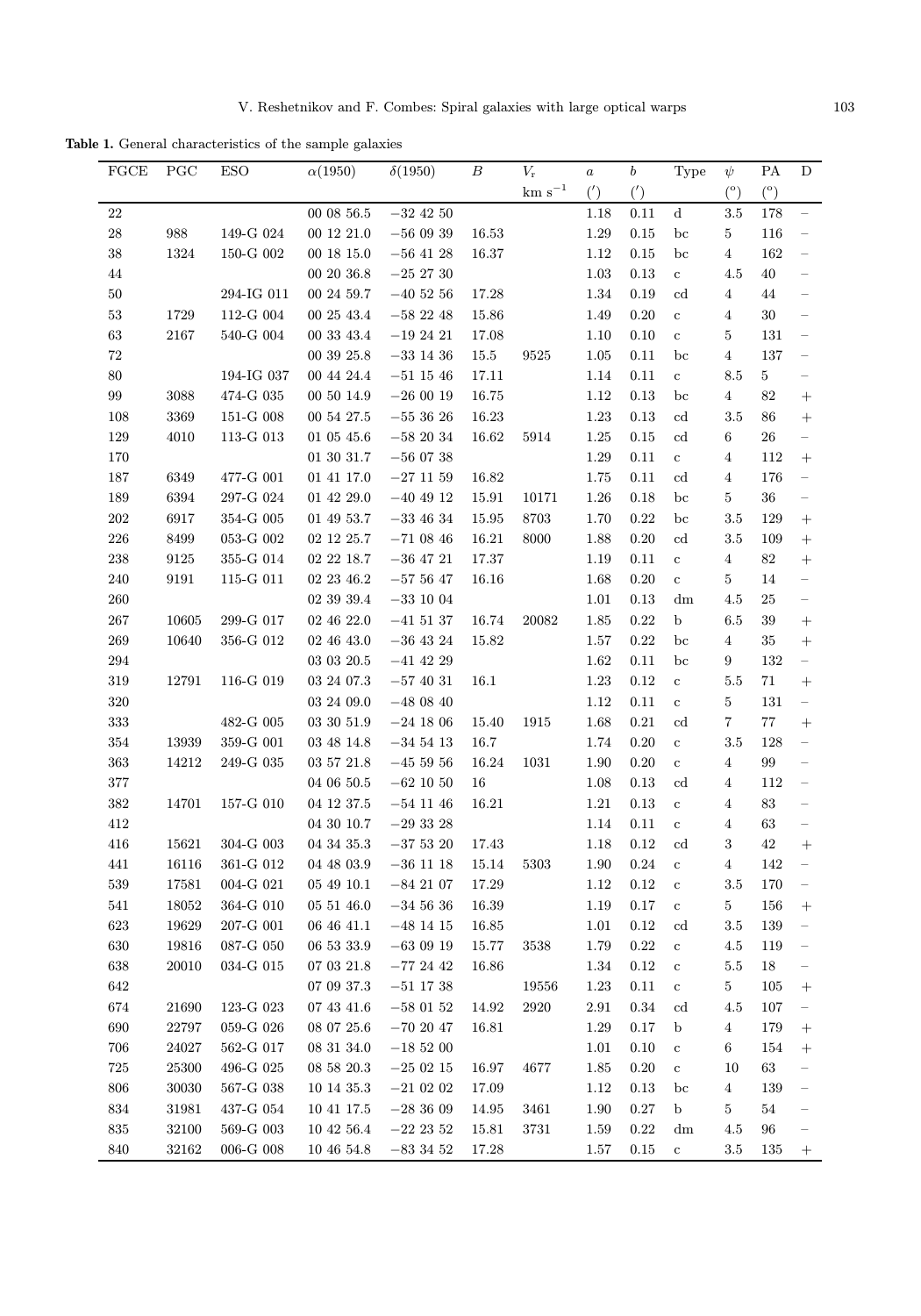Table 1. continued

| FGCE | <b>PGC</b> | <b>ESO</b> | $\alpha(1950)$ | $\delta(1950)$ | $\boldsymbol{B}$ | $V_{\rm r}$ | $\boldsymbol{a}$   | $\boldsymbol{b}$  | Type         | $\psi$         | <b>PA</b>  | D                        |
|------|------------|------------|----------------|----------------|------------------|-------------|--------------------|-------------------|--------------|----------------|------------|--------------------------|
|      |            |            |                |                |                  | $km s^{-1}$ | $^{\prime\prime})$ | $^{\prime\prime}$ |              | $\rm ^{(o)}$   | $^{\circ}$ |                          |
| 871  | 33906      | 215-G 029  | 11 08 07.1     | $-475340$      | 16.35            |             | 1.12               | 0.16              | cd           | 4.5            | 12         |                          |
| 872  |            |            | 11 08 57.1     | $-420316$      |                  |             | 1.01               | 0.10              | $\mathbf{c}$ | $\overline{5}$ | 162        |                          |
| 891  |            |            | 11 27 31.4     | $-352925$      |                  |             | 1.01               | 0.09              | $\mathbf{c}$ | $\overline{4}$ | 64         |                          |
| 919  | 37906      | 505-G 003  | 11 58 32.9     | $-24$ 17 30    | 14.10            | 1808        | 3.00               | 0.39              | m            | 4.5            | 132        |                          |
| 930  |            |            | 12 06 17.6     | $-353945$      |                  |             | 1.18               | 0.11              | $\mathbf{c}$ | 5              | 78         |                          |
| 944  | 39238      | 321-G 017  | 12 13 10.2     | $-42\;27\;53$  | 15.93            | 6704        | 1.70               | 0.24              | b            | 5.5            | 136        |                          |
| 974  | 42066      | 442-G 012  | 12 33 55.0     | $-27,54,00$    | 16.99            |             | 1.01               | 0.13              | $\mathbf{c}$ | 6              | 33         | $^{+}$                   |
| 981  |            | 381-G 014  | 12 41 26.9     | $-36$ 14 12    | 15.15            | 3305        | 1.34               | 0.18              | $\mathbf{c}$ | 6              | 9          |                          |
| 1035 |            |            | 13 12 15.4     | $-25$ 41 19    |                  | 13760       | 1.57               | 0.11              | $\mathbf{c}$ | $\overline{7}$ | 73         | -                        |
| 1063 |            |            | 13 23 55.3     | $-505726$      |                  |             | 1.01               | 0.11              | $\mathbf{c}$ | 4.5            | 113        | $^{+}$                   |
| 1082 |            |            | 13 32 28.4     | $-365431$      |                  |             | 1.23               | 0.11              | $\mathbf{c}$ | 4.5            | 105        | $\overline{\phantom{0}}$ |
| 1102 |            |            | 13 45 37.9     | $-46\;26\;26$  |                  |             | 1.10               | 0.13              | $\mathbf{c}$ | $\overline{4}$ | 138        |                          |
| 1112 | 49478      | 445-G 077  | 13 52 12.6     | $-322647$      | 17.27            |             | 1.03               | 0.13              | $\mathbf{c}$ | 4              | 144        |                          |



alpha (1950)



alpha (1950)

Fig. 3. Distribution of the warped galaxies on the sky: top – S-shaped warps, bottom – U-shaped warps. Plots of declinations (in degrees) versus right ascension (hours). The position angles of the galaxies (PA) are indicated by dashes (the length of each dash is  $12^{\circ}$ ). Thick dashes show galaxies with counter-clockwise warp, thin dashes – clockwise warps (for S-shape warped galaxies)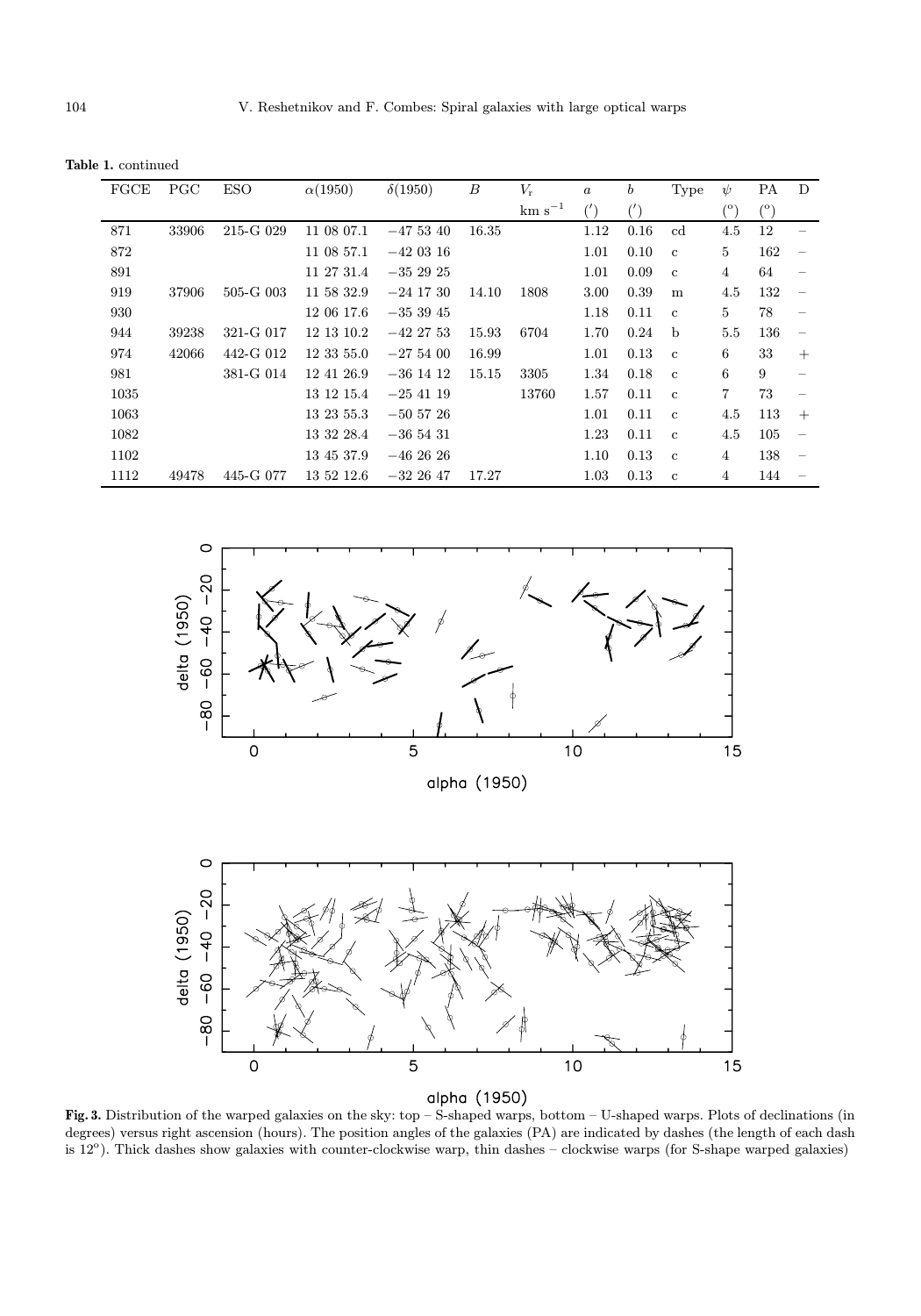Table 2. Average density around warped and non-warped galaxies

| $R_s$ in Mpc                                          | 10. | 15. | 20 | 25. | 30. |
|-------------------------------------------------------|-----|-----|----|-----|-----|
| Warped galaxies 7.4E-2 4.2E-2 3.0E-2 1.6E-2 1.0E-2    |     |     |    |     |     |
| Un-warped sample $1.2E-2$ 8.8E-3 7.3E-3 5.5E-3 4.4E-3 |     |     |    |     |     |

 $R<sub>s</sub>$  is the search radius, and the average densities are in gal  $Mpc<sup>-3</sup>$ 

density of galaxies around the S-shape warped population, and compare it with a control sample. The control has been selected from the un-warped FGCE galaxies, with the condition that the asymmetry index along the minor axis is lower than 1.05 (cf. Reshetnikov & Combes 1998). We have used the Southern Sky Redshift Survey (SSRS2, da Costa et al. 1998), where redshifts and magnitudes are reported for 5369 galaxies. Unfortunately, the redshifts are not known for all of the FGCE catalog, and we have only extracted from NED 15 redshifts for the warped sample, and 17 for the control (non-warped) galaxies. Some of them are plotted in Fig. 5 superposed on the SSRS2 points.

Around each object of our sample, we compute the average distance of the SSRS2 galaxies, given a search radius  $R<sub>s</sub>$ . This average distance  $d<sub>m</sub>$  is computed taking the luminosity of galaxies as weight. The mean density is then estimated as

$$
\rho_{\rm m}=\frac{3N_{\rm gal}}{4\pi d_{\rm m}^3}
$$

where  $N_{\text{gal}}$  is the total number of objects within  $R_{\text{s}}$ . Taking a common weight for all galaxies only changes  $d_{\rm m}$ by 10% at most. The results obtained for the warped and control samples are displayed in Table 2. The average density appears  $3 - 4$  times higher for the warped objects. This result has to be confirmed by more statistics, when the redshifts for the whole FGCE catalog are known.

#### 4. Appendix

We present here a condensed summary of the 60 warped galaxies photographs; each galaxy has been rotated by the position angle given in Table 1 and can be retrieved by its FGCE number.



Fig. 4. Warp angle versus blue absolute magnitude for the Sshape warped galaxies ( $H_0 = 75$  km s<sup>-1</sup>/Mpc)



Fig. 5. Location of some of the FGCE galaxies (filled triangles) among the SSRS2 survey objects (dots). The left sector corresponds to warped galaxies and right to un-warped ones, between declinations −24 and −37◦. Right ascensions run from 0 to 5 h, and the maximum distance is 250 Mpc  $(H_0 = 75 \text{ km s}^{-1}/\text{Mpc})$ 

#### 5. Conclusion

In the present note we describe a new sample of southern spiral galaxies demonstrating strong S-shape optical warps. The galaxies were selected on the basis of their optical images from the DSS. First statistics indicate that warped morphologies are found preferentially in rich environment, although this result must be confirmed from larger redshift surveys. The sample gives the largest available material for future works (optical and HI) on galaxy warps.

Acknowledgements. VR acknowledges support from Russian Foundation for Basic Research (98-02-18178), "Integration" programme (No. 578) and from French Ministère de la Recherche et de la Technologie.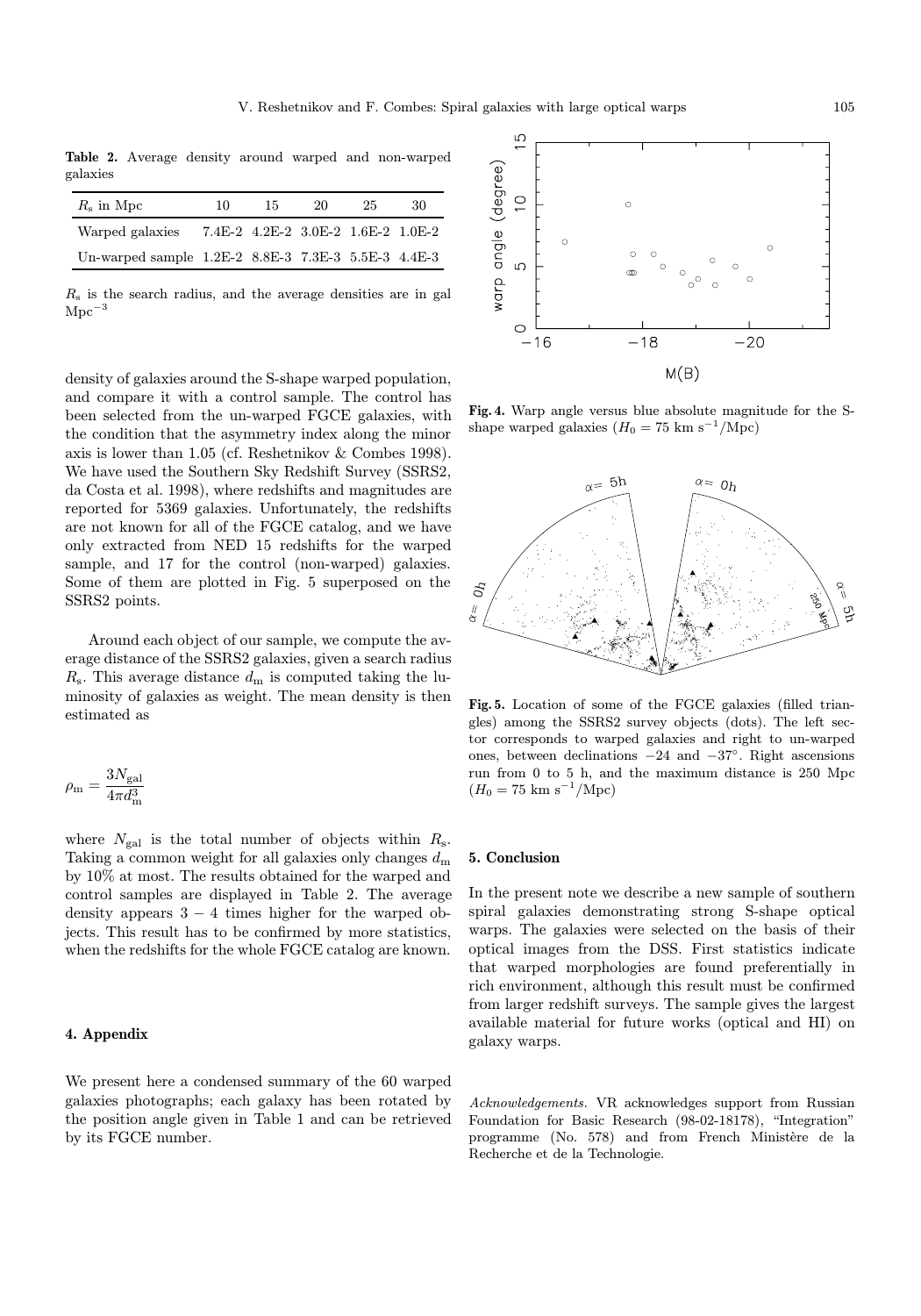

Fig. 6. Digital Sky Survey images of the S-shape warped galaxies. The size of each image is  $1' \times 3'$ . The images have been rotated, by -PA given in Table 1